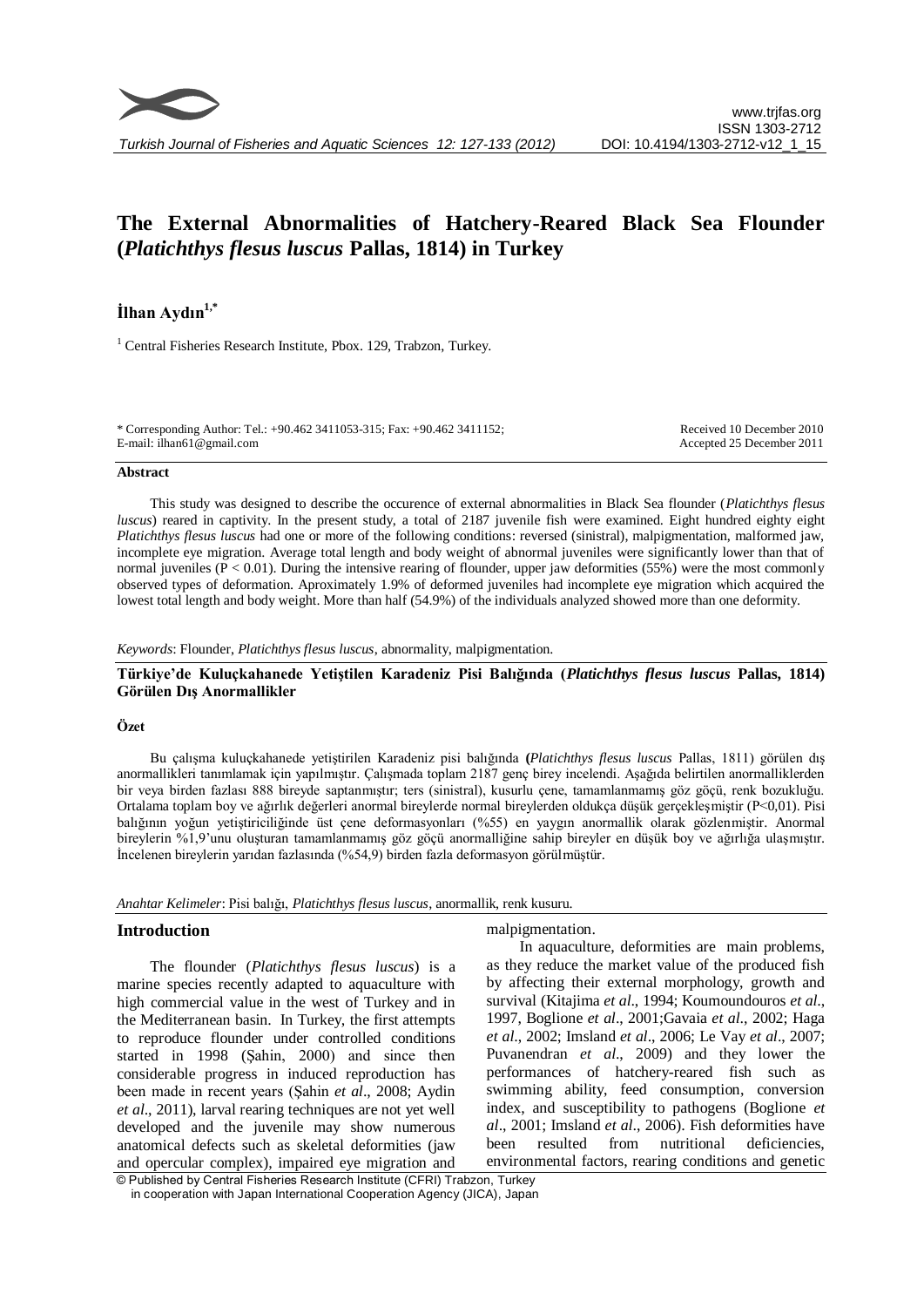factors (Estevez and Kanazawa, 1995; Divanach *et al*., 1997; Haaparanta *et al*., 1997; Dedi *et al*., 1998; Favaloro and Mazzola, 2000; Koumoundouros *et al*., 2001; Gavaia *et al*., 2002; Lewis *et al*., 2004).

Abnormalities in some fish species are reduced with farming practices such as the implementation of appropriate diets and optimized environmental condition (Fjelldal *et al*., 2005, 2006; Helland *et al*., 2009; Haga *et al*., 2011).

According to Bruno and Fraser (1988) reversal, an unusual rotation of the eyes, is extremely rare in the dextral flounder family *Pleuronectidae* and regarded as an abnormality in most species. Lacking data on external abnormalities in *Platichthys flesus luscus*, the purpose of this survey was to identify and describe the externally visible skin, eye and skeletal disorders in reared black sea flounder juveniles.

#### **Materials and Methods**

The broodstock of fish used during this investigation were collected from the estuarine waters of the Black Sea coast near Trabzon using a bottom trawl. Eggs from one female flounder were fertilized with the pooled sperm from two males. Approximately 50,000 eggs were incubated at a density of 100 eggs/l in ten 50 l fiberglass tanks with water at 18‰ salinity and 14ºC. The incubation tank was moderately aerated and the water was allowed to flow to achieve about a 1000% daily water exchange.

A total of 30,000 newly hatched larvae (74,7% hatching rate) were stocked in three 500 l capacity fiberglass indoor hatchery larval rearing tanks at a stocking rate of 20 larvae/l. After stocking, the water temperature was gradually increased from 14°C to 19°C in 10 days. It was keept at 19°C for larval and juvenile stage. The seawater used in the hatchery was pre-treated using pressurized sand filters and a UV sterilization system. The rearing was carried out in the same tanks throughout the rearing period of 130 days. Photoperiod was applied at 12L:12D with 300 lux light intensity. Moderate aeration and green algae, *Nannochloropsis oculata*, were provided in the larval rearing tanks after stocking with larvae (day 0). Water was changed initially on the fourth day and every day thereafter with an initial exchange rate of 50%/day. *Brachionus plicatilis* was introduced on day 4 when the larvae partly absorbed their yolk. The rotifer density in the larval rearing was maintained at 5 rotifer/ml from day 4 to day 25 the larval rearing period. During the rotifer feeding days, *Nannochloropsis* was added daily 0.5 million cells/ml as food for *Brachionus* and as water conditioner. From day 13 onwards, newly hatched *Artemia* nauplii were introduced into the tank. The number of *Artemia* nauplii was 0.2 ind./ml from day 13 to day 33 of the culture period. Artemia metanauplii enriched with 'Red Pepper' (Bern Aqua, Belgium ) were used 0.2 individual/ml from day 20 to day 45 in the larval rearing tank. On day 25, larvae were gradually weaned over to granule feed (Caviar, Bern Aqua, Belgium). From day 25 onwards, the larvae were hand-fed with inert feed every 3 h to satiation. During this period, water exchange was increased to approximately 300%/day and then to 500%/day. Siphoning of the tank bottom to clean the sediments was initiated on day 15 and continued throughout the larval rearing period. Metamorphosis started 30 days post hatching.

On day 130, a total of 2187 juveniles (7,29% final survival rate) were sampled from the rearing tank, anesthetized with 50 ppm ethylene glycol monophenyl ether for morphological observations and measurements. All juveniles were assessed for malformation of operculum and jaw, abnormal pigmentation, incompleted eye-migration and reversed eye migration for flounder *Platichthys flesus luscus.*

Data were tested for normal distribution using Kolmogorov-Smirnov. Homogeneity of variances was tested using Levene's F-test (15). Growth data were compared with parametric analysis using a Student ttest. Relationship among deformities was evaluated with a Spearman Rank Order test. Statistical analyses were carried out by Statistica 7 (Stat Soft. Inc. Tulsa, Oklahoma, USA)

# **Results**

A total of 2187 individuals were measured, observed and photographed on 130 day post hatching. The frequency of the different types of abnormalities observed during the juvenile rearing season 2008 were presented in Table 1 and Figure 1. A large number of deformities were observed in the individuals used for this study. The deformities were externally apparent and were identified as fallows:

Normal: juvenile completes eye migration from the left to the right side of the body (dextral). The pigmentation pattern of the ocular side was similar to that of the adults (the upper surface was usually dull brown or greenish dark brown, in colour with reddishbrown blotches (Figure 1a) and the blind side was white, (Figure 1b)).

Sinistral form (reversed juvenile): the right eye migrates to the left side (Figure 1c).

Ocular side malpigmentation (OSMP)**:** Irregular patches of pigment and discrete dark areas develop on the ocular side (Figure 1d). No pigmentation (Figure 1e) and malpigmentation (Figure 1f) was observed in the ocular side of the body.

Blind side pigmentation (BSP)**:** Present of pigmentation in the ocular side of the body (Figure 1 g).

Malforme upper jaw (MUJ): The upper jaw was shortened along with a reduction or deformation of the dentary, maxillary and palatine (Figure 1h).

Ocular side operculum (OSO)**:** Shortening of the distal part of the operculum in the ocular side of the body (Figure 1i).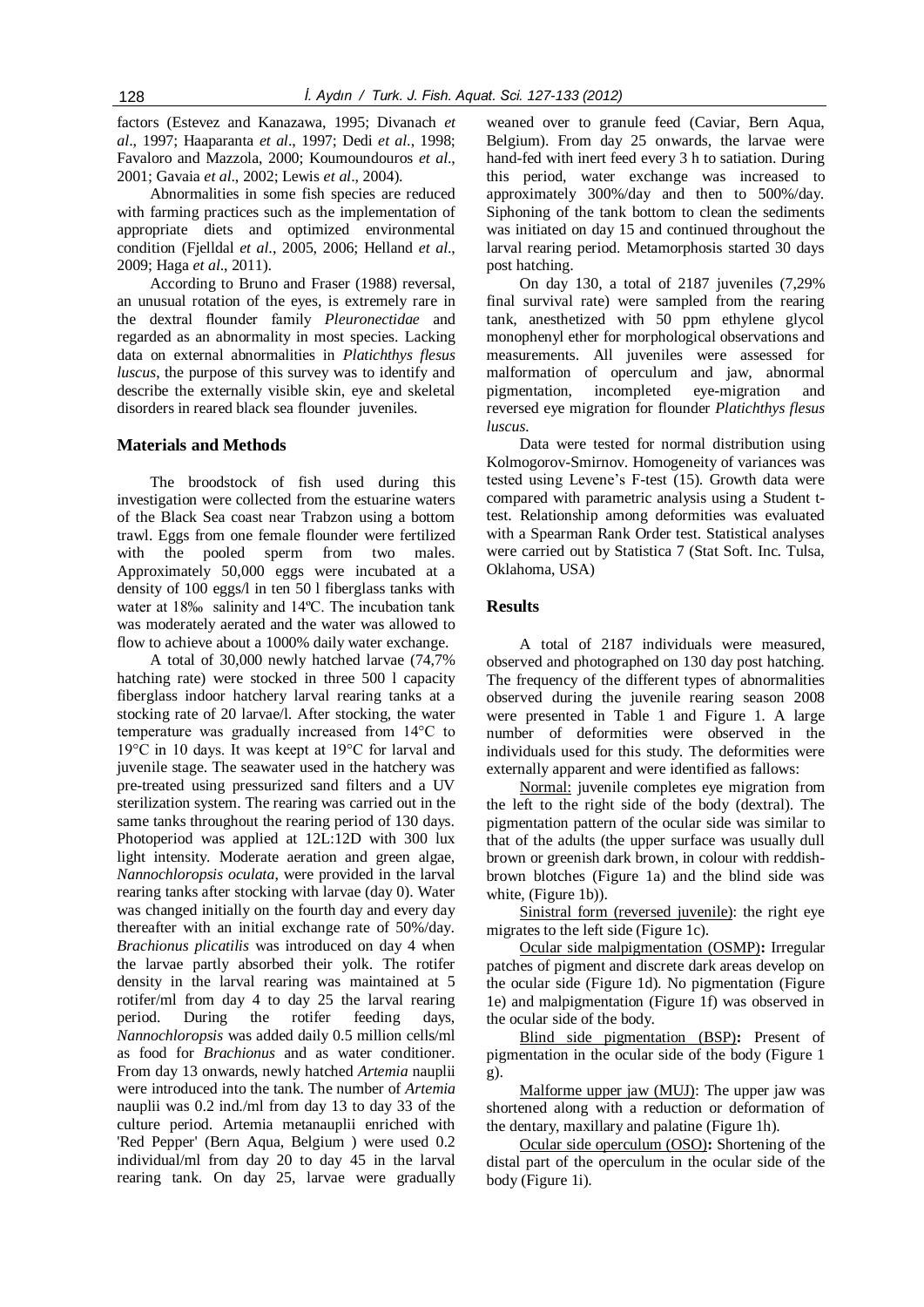**Table 1.** Total length and weight of normal and abnormal flounder juveniles *P. flesus luscus* on 130 DAH (DAH: Days after hatching, OSMP: Ocular side malpigmentation, BSP: Blind side pigmentation, MUJ: Malformed upper jaw, OSO: Ocular side operculum, BSO: Blind side operculum, IEM: Incomplete eye migration, TL: Total length, W: Body weight, SD: Standart deviation)

| Type of juveniles | n    | %    | $TL \pm SD$             | $W\pm SD$                  |  |
|-------------------|------|------|-------------------------|----------------------------|--|
| Normal (dextral)  | 1299 | 59.4 | $56.8 \pm 0.33^{\circ}$ | $2581.7 \pm 52.43^{\circ}$ |  |
| Abnormal          | 888  | 40.6 | $48.7 \pm 0.37^b$       | $1675.9 \pm 42.54^b$       |  |
| Sinistral         | 263  | 29.6 | $58.3 \pm 0.38$         | $2910.2 \pm 67.42$         |  |
| <b>OSMP</b>       | 244  | 27.5 | $49.1 \pm 0.71$         | $1793.4 \pm 88.89$         |  |
| <b>BSP</b>        | 69   | 7.8  | $46.7 \pm 1.19$         | $1554.5 \pm 129.54$        |  |
| MUJ               | 488  | 55.0 | $48.3 \pm 0.50$         | $1598.8 \pm 58.20$         |  |
| <sub>OSO</sub>    | 156  | 17.6 | $48.1 \pm 0.89$         | $1607.7 \pm 106.38$        |  |
| <b>BSO</b>        | 188  | 21.2 | $49.6 \pm 0.76$         | $1744.4 \pm 87.83$         |  |
| ΙEΜ               | 17   | 1.9  | $45.7 \pm 0.85$         | $1535.8 \pm 93.41$         |  |

Blind side operculum (BSO)**:** Shortening of the distal part of the operculum in the blind side of the body (Figure 1*j*).

Incomplete eye migration (IEM)**:** The left eye were detected from the right side of the body. The eye migration route over the skull was unfilled, leading to a strong hooking of the anterior part of the dorsal fin (Figure 1k).

While a total of 1299 (59,4%) juveniles had normally external formation, 888 specimens (40.6%) showed different types of deformities. Average total length and body weight of abnormal juveniles were significantly lower than that of normal juveniles (P<0.01) (Table 1). 263 (29.6%) juveniles had eyes on the left side of the body (sinistral form). About 488 (55.0%) of the deformed fish had upper jaw deformities which was the highest occurence of malformation. Approximately, 1.9% of deformed juveniles had incomplete eye migration which acquired the lowest total length and body weight (Table 1).

Number of deformities ranged from one to six in one fish. More than half (54.9%) of the observed individuals showed more than one deformity while 45.1% of the individuals presented only one deformity. Less than one percent (0.3%) of fish showed six different tipe anomalies (Figure 2).

Relationships between abnormalities in hatchery-reared flounder assessed with the Spearman Rank Order test were exhibited in Table 2. There was a positive correlation between abnormality in ocular side pigmentation and incomplete eye migration  $(r =$ 0.18), but a negative correlation between ocular and blind side pigmentation  $(r = -0.11)$ , and upper jaw malformation  $(r = -0.38)$ . Incomplete eye migration showed a positive correlation with ocular  $(r = 0.18)$ and blind side pigmentation ( $r = 0.23$ ), but a negative correlation with upper jaw malformation  $(r = -0.15)$ , ocular ( $r = -0.13$ ) and blind side operculum ( $r = -1$ 0.13).

#### **Discussion**

Deformities are observed commonly in hatchery-reared flatfishes and are believed to develop

during metamorphosis (Seikai *et al*., 1987). In this study, results showed an overall incidence of deformities of 40,6% in hatchery-reared fish. The average total length and body weight of abnormal juveniles were significantly lower than that of normal juveniles, probably because of low feed intake. In the present study, several types of abnormalities including malpigmentation, failure of eye migration, abnormal jaws and deforme operculum were observed.

Reversal asymmetry is common in reared either dextral or sinistral flatfish. Bisbal and Bengtson (1993) found that 4.4% of the 1295 laboratory-reared summer flounder exhibited the reversed condition. In some pleuronectid species, such as *Pleuronectes herzensteini*, *Pleuronectes yokohamae*, *Pleuronichthys cornutus* and *Verasper variegatus*, reversals have been frequently observed in hatcheryreared individuals, although rarely seen in wild fishes (Aritaki and Seikai, 2004). In the left-eyed flounder *P. lethostigma*, abnormal eye migration constituted 0.5- 10% in fingerling reductions (Benetti *et al*., 2001). The flounder *P. flesus luscus* is a right-eyed (dextral) meaning that the right side is normally the ocular side after metamorphosis. Sinistral form of *P. flesus luscus* juveniles represented as 29,6% in this research. The causes of reverse phenomenon are not known (López *et al*., 2009).

Unusual pigmentation generally occures in juvenile flat fish culture. Ocular side malpigmentation have been observed from 24.5% to 100% in hatchery reared Japanese flounder (*Paralichthys olivaceus*) (Seikai et al., 1987) and from 1% to 35.6 in Atlantic halibut (*Hippoglossus hippoglossus*) (Næss and Lie, 1998) and from 1% to 5% in Chilean flounder, (*Paralichthys adspersus*) (Silva, 2001). Nearly 100% malpigmented fish have been observed in tank cultured *Paralichthys dentatus* and *Paralichthys lethostigma* (Stickney and White, 1975). Blind side pigmentation have been occured 95% in hatchery reared Japanese flounder (*Paralichthys olivaceus*) (Tominaga and Watanabe, 1998) and from 0.8% to 12.8% in Atlantic halibut (*Hippoglossus hippoglossus*) (Næss and Lie, 1998). In the present study, juveniles represented more than 35% OSMP and about 7% BSMP. Seikai (1998) and Takeuchi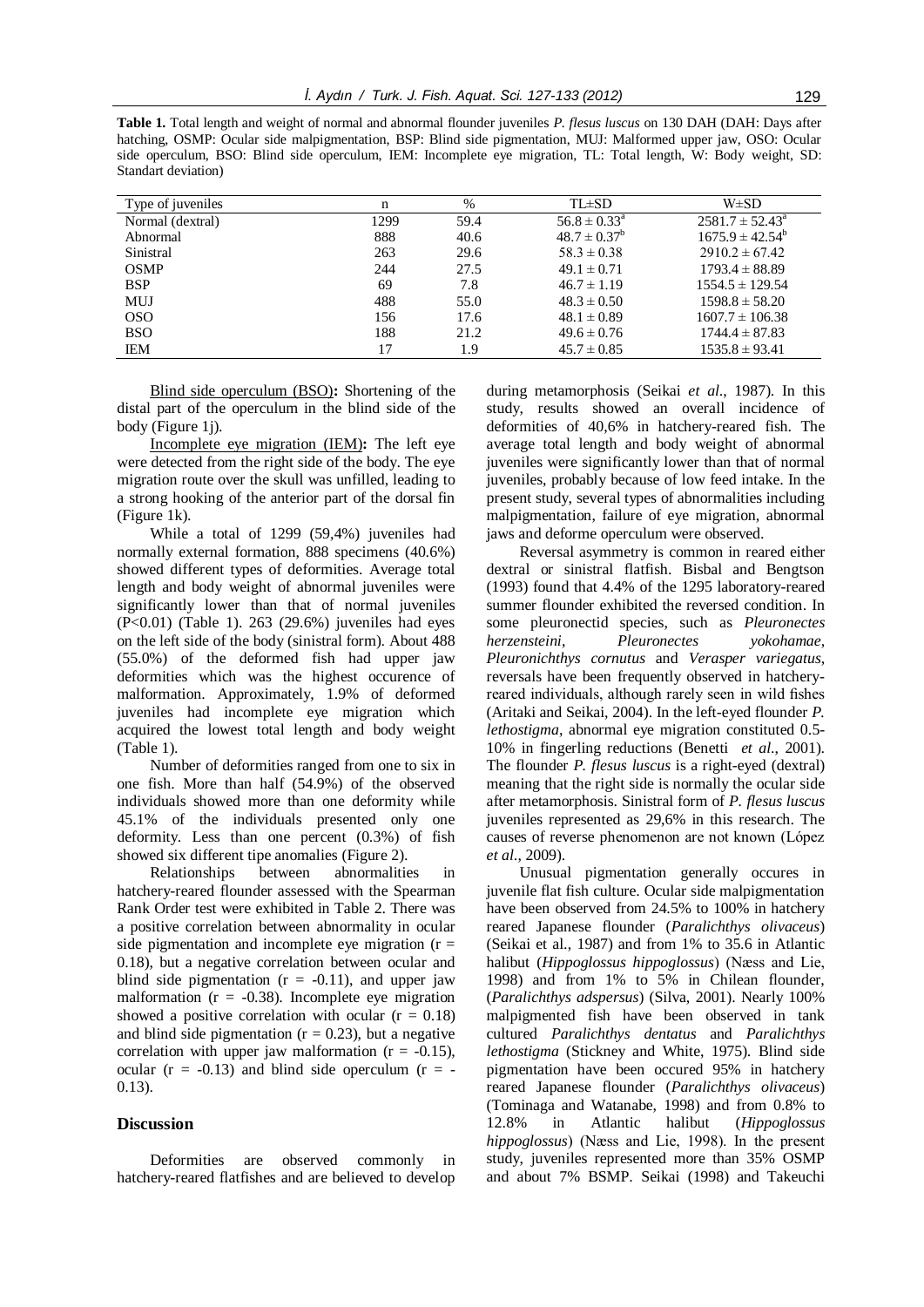

**Figure 1.** Types of abnormalities observed during 2008 juvenile production of *P. flesus luscus* a, b: normally pigmented juvenile (a: ocular side, b: blind side); c: Sinistral form (reversed juvenile); d, e, f: ocular side malpigmentation (OSMP); g: blind side pigmentation (BSP); h: malformed upper jaw (MUJ); i: ocular side operculum (OSO); j: blind side operculum; k: incomplete eye migration (IEM).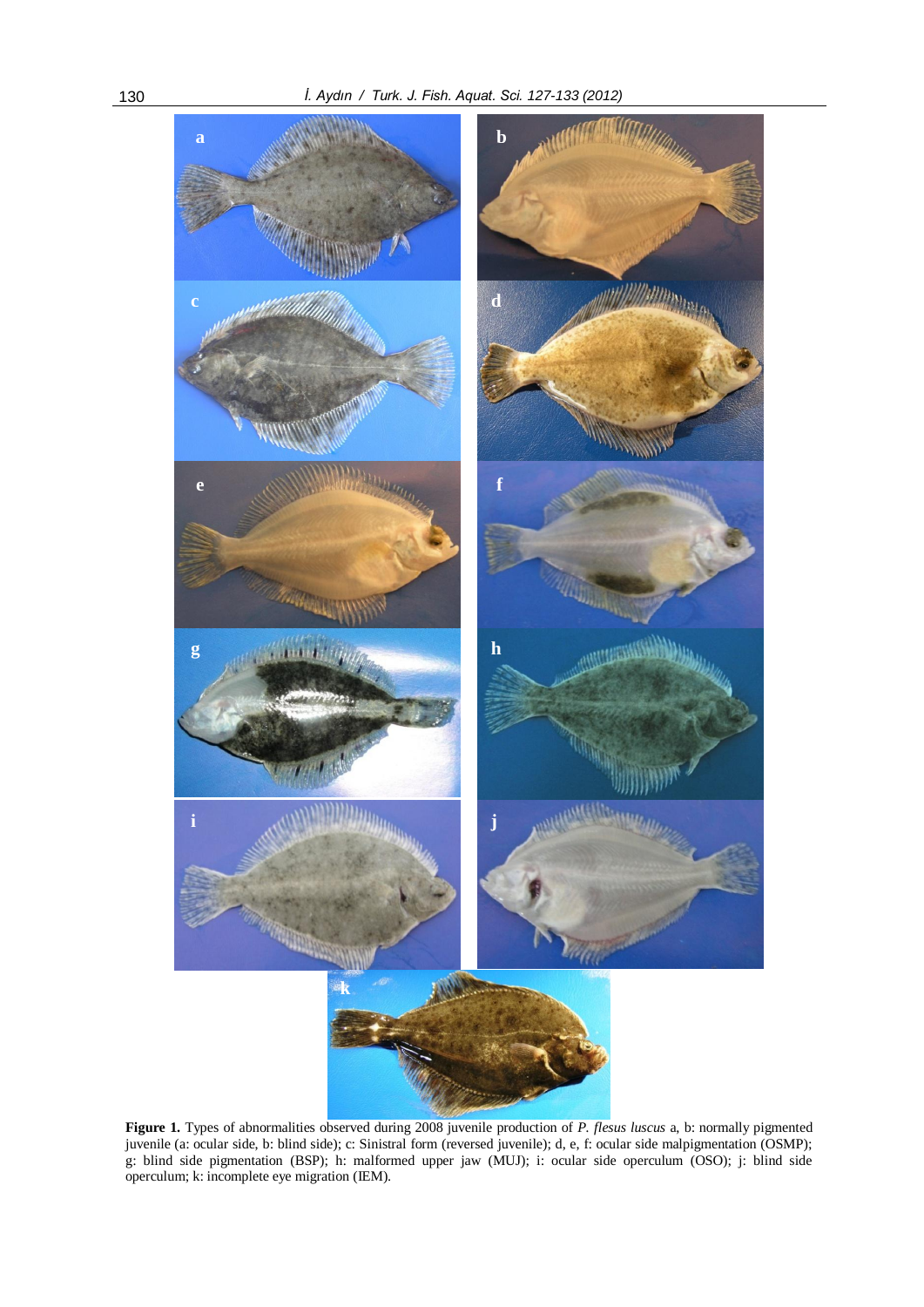

**Figure 2.** Incidence of abnormalities (in paranthesis) observed during 2008 juvenile production of *P. flesus luscus*. More than half (54.9%) of the individuals analyzed showed more than one deformity while 45.1% of the individuals presented only one deformity.

**Table 2.** Relationship between abnormalities seen in flounder juveniles *P. flesus luscus* on 130 DAH (DAH: Days after hatching, OSMP: Ocular side malpigmentation, BSP: Blind side pigmentation, MUJ: Malformed Upper Jaw, OSO: Ocular side operculum, BSO: Blind side operculum, IEM: Incomplete eye migration)

|             | Dextral | Sinistral | OSMP    | <b>BSP</b> | MUJ     | OSO     | <b>BSO</b> | ΙEΜ     |
|-------------|---------|-----------|---------|------------|---------|---------|------------|---------|
| <b>OSMP</b> | $-0.03$ | 0.03      | 0.00    | $-0.11$    | $-0.38$ | $-0.09$ | $-0.13$    | 0.18    |
| BSP         | 0.03    | $-0.03$   | $-0.11$ | .00.       | $-0.13$ | $-0.09$ | $-0.11$    | 0.23    |
| <b>MUJ</b>  | 0.01    | $-0.01$   | $-0.38$ | $-0.13$    | 1.00    | $-0.13$ | $-0.13$    | $-0.15$ |
| <b>OSO</b>  | 0.00    | 0.00      | $-0.09$ | $-0.09$    | $-0.13$ | 1.00    | 0.04       | $-0.13$ |
| <b>BSO</b>  | 0.01    | 0.00      | $-0.13$ | $-0.11$    | $-0.13$ | 0.04    | 1.00       | $-0.13$ |
| <b>IEM</b>  | $-0.01$ | $0.01\,$  | 0.18    | 0.23       | $-0.15$ | $-0.13$ | $-0.13$    | 0.01    |

(2001) suggested the use of DHA and vitamin A in the enrichment of live prey and early weaning to artificial diets to prevent abnormal pigmentation in flatfish.

The upper jaw deformities were the highest occurence of malformation in this investigation. The frequency of jaw deformities increases in intensive aquaculture and in inbred populations. Jaw deformity could be caused by many factors such as mechanical injury, nutritional deficiencies, parasitism, teratogenic substances, and adverse environmental conditions or genetic aberration (Quigley 1995).

Poorly or incompletely formed gill opercula have been observed in a wide variety of teleosts (Brown and Núñez, 1987). In this study, 38.7% of abnormal juveniles exhibited some degree of gill opercula malformation both ocular and blind sides. Responsible factor for these deformities may be genetic (Chandrasekeran and Rao, 1981) or may be due to nutritional and environmental problems (Brown and Núñez, 1987).

During the intensive rearing of flat fish species, incomplete eye migration is frequently observed. Incomplete eye migration has been observed from 25% to 53% in hatchery reared yellowtail flounder (Copeman *et al*., 2002) and from 0.8% to 12.8 in Japanese flounder (*Paralichthys olivaceus*) (Seikai *et al*., 1987). In this study, incomplete eye migration was observed as the lowest type of deformation, and the individuals which had incomplete eye migration acquired the lowest total length and body weight. High levels of dietary arachidonic acid delayed eye migration in Senegalese sole (Villalta *et al*., 2005). Diet is a main factor effecting eye migration in flat fish (Seikai 1985; Copeman *et al*., 2002; Hamre *et al*., 2007).

The present study does not intend to discuss the causes of the abnormalities, but only to single out the fact that such malformations are registered in the hatchery-reared flounder *P. flesus luscus*. The present report is the first in the Black Sea region. The deformities may have been caused either by environmental disturbance, nutritional deficiency in the feeds, a genetic mutation, or a combination of the three factors. Inbreeding can also elicit such abnormalities in fish species. Therefore, more research is needed to exactly identify the factors causing such deformities.

## **Acknowledgements**

The authors thank to E. Küçük, H. Polat, G. Özdemir, A. Haşimoğlu and T. Şahin for the assistance with the studies. This study was supported by the Ministry of Agriculture and Rural Affairs, the Central Fisheries Research Institute, with project entitled "Research on Rearing Possibilities of Flounder (*Platichthys flesus luscus L.*)".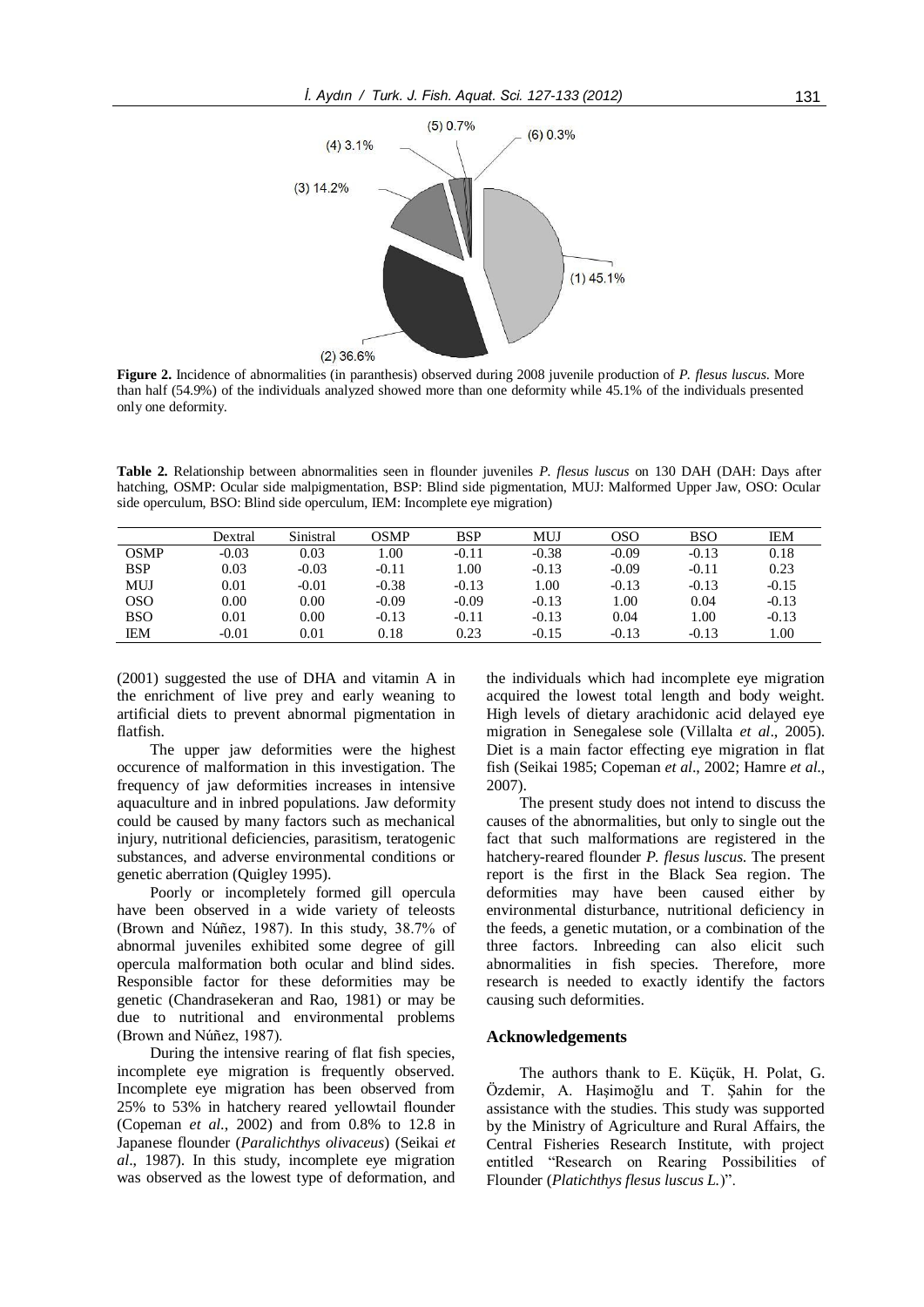# **References**

- Aritaki, M. and Seikai, T. 2004. Temperature effects on early development and occurrence of metamorphosisrelated morphological abnormalities in hatcheryreared brown sole *Pseudopleuronectes herzensteini*. Aquaculture, 240: 517–530.
- Aydın, İ., Şahin, T., Polat, H. and Güneş, E. 2011. Reproductive Performance of Wild and Hatchery-Reared Flounder, *Platichthys flesus luscus*, in the Southern Black Sea Coast. Turkish Journal of Zoology. 35: 811-817.
- Benetti, D.D., Grabe, S.W., Feeley, M.W., Stevens, O.M., Powell, T.M., Leingang, A.J., Main, K.L. 2001. Development of aquaculture methods for southern flounder, *Paralichthys lethostigma*: I. Spawning and larval culture. J. Appl. Aquacult. 11: 113-133.
- Bisbal, G.A. and Bengtson, D.A. 1993. Reversed asymmetry in laboratory-reared summer flounder. The Progressive Fish-Culturist. 55: 106–108.
- Boglione, C., Gagliardi, G., Scardi, M. and Cataudella, S., 2001. Skeletal Descriptors and Quality Assessment in Larvae and Post-Larvae of Wild-Caught and Hatchery-Reared Gilthead Sea Bream (*Sparus Aurata* L. 1758), Aquaculture, 192: 1–22.
- Bruno, D.W. and Fraser, C.O. 1988. A case of reversal in the common dab, *Limanda limanda* (L.). Journal of Fish Biology. 32: 483–484.
- Brown, C.L. and Núñez, J.M. 1987. Disorders od Development. In: Fish Diseases and Disorders Vol. 2 Non-infections Disorders (Eds. J.F. Leatherland and P.T.K. Woo) CABI Publishing, New York, NY 10016, USA, pp 379.
- Chandrasekeran, G. and Rao, B.S. 1981. An observation of naked gill in trouts and its genetical significance. MATSYA-the Bulletin of the Indian Society of Ichthyologists. 7: 85-86.
- Copeman, L.A., Parrish, C.C., Brown, J.A. and Harel, M. 2002. Effects of docosahexanoic, eicosapentaenoic and arachidonic acids on the early growth, survival, lipid composition and pigmentation of yellowtail flounder (*Limanda ferruginea*): a live food enrichment experiment. Aquaculture. 210: 285-304.
- Dedi, J., Takeuchi, T., Hosoya, K., Watanabe, T., Seikai, T. 1998. Effect of vitamin A levels in Artemia nauplii on the caudal skeleton formation of Japanese flounder *Paralicthys olivaceus*. Fish. Sci. 64: 344–345.
- Divanach, P., Papandroulakis, N., Anastasiadis, P., Koumoundouros, G., Kentouri, M. 1997. Effect of water currents on the development of skeletal deformities in sea bass (*Dicentrarchus labrax* L.) with functional swimbladder during postlarval and nursery phase. Aquaculture. 156: 145– 155.
- Estevez, A., Kanazawa, A. 1995. Effect of (n-3) PUFA and vitamin A Artemia enrichment on pigmentation success of turbot, *Scophthalmus maximus* (L). Aquac. Nutr. 1: 159–168.
- Favaloro, E. and Mazzola, A., 2000. Meristic Character Analysis and Skeletal Anomalies During Growth in Reared Sharpsnout Seabream. Aquaculture International: 8: 417–430.
- Fjelldal, P. G., Nordgarden, U., Berg, A., Grotmol, S., Totland, G. K., Wargelius, A. and Hansen, T., 2005. Vertebrae of The Trunk and Tail Display Different Growth Rates in Response to Photoperiod in Atlantic Salmon, *Salmo Salar* L., Post-Smolts, Aquaculture:

250:516–524.

- Fjelldal, P. G., Lock, E. J., Grotmol, S., Totland, G. K., Nordgarden, U., Flik, G. and Hansen, T., 2006. Impact of Smolt Production Strategy on Vertebral Growth and Mineralisation During Smoltification and the Early Seawater Phase in Atlantic Salmon (*Salmo Salar*, L.), Aquaculture: 261:715–728.
- Gavaia, P.J., Dinis, M.T. ve Cancela, M.L. 2002. Osteological Development and Abnormalities of the Vertebral Column and Caudal Skeleton in Larval and Juvenile Stages of Hatchery-Reared Senegalese Sole (*Solea senegalensis*), Aquaculture, 211: 305–323.
- Haaparanta, A., Valtonen, E.T. and Hoffmann, R.W. 1997. Gill anomalies of perch and roach from four lakes differing in water quality. J. Fish Biol., 50: 575– 591.
- Haga, Y., Takeuchi, T. and Seikai, T. 2002. Influence of All-Trans Retinoic Acid on Pigmentation and Skeletal Formation in Larval Japanese Flounder, Fisheries Sciens, 68:560–570.
- Hamre, K., Holen, E. and Moren, M. 2007. Pigmentation and eye migration in Atlantic halibut (*Hippoglossus hippoglossus* L.) larvae: new findings and hypotheses. Aquaculture Nutrition. 13: 65–80.
- Imsland, A. K., Foss, A., Koedjik, R., Folkvord, A., Stefansson, S. O. and Jonassen, T. M., 2006. Short and Long-Term Differences in Growth, Feed Conversion Efficiency and Deformities in Juvenile Atlantic Cod (*Gadus morhua*) Startfed on Rotifers or Zooplankton, Aquaculture Research: 37, 1015–1027.
- Kitajima, C., Watanabe, T., Tsukashima, Y. and Fujita, S. 1994. Lordotic deformation and abnormal development of swim bladders in some hatchery-bred Physoclistous fish in Japan. J. World Aquac. Soc. 25: 64–77.
- Koumoundouros, G., Gagliardi, F., Divanach, P., Boglione, C., Cataudella, S., Kentouri, M. 1997. Normal and abnormal osteological development of caudal fin in Sparus aurata L. fry. Aquaculture. 149: 215–226.
- Koumoundouros, G., Divanach, P. and Kentouri, M. 2001. The effect of rearing conditions on development of saddleback syndrome and caudal fin deformities in Dentex dentex (L.). Aquaculture. 200: 285– 304.
- Le Vay, L., Carvalho, G. R., Quinitio, E. T., Lebata, J. H., Ut, V. N. and Fushimi, H. 2007. Quality of Hatchery-Reared Juveniles for Marine Fisheries Stock Enhancement, Aquaculture, 268:169–180.
- Lewis, L.M., Lall, S.P. and Witten, P.E. 2004. Morphological Description of the Early Stages of Spine and Vertebral Development in Hatcheryreared Larval and Juvenile Atlantic Halibut (*Hippoglossus hippoglossus*), Aquaculture, 241:47–59.
- López, A.V., Müller, M.I., Radonić, M., Bambill, G.A., Boccanfuso, J.J. and Bianca, F.A. 2009. Larval culture technique and quality control in juveniles of flounder *Paralichthys orbignyanus* (Valenciennes, 1839) in Argentina. Spanish Journal of Agricultural Research. 7(1): 75-82.
- Puvanendran, V., Calder-Crewe, C. and Brown, J. A. 2009. Vertebral Deformity in Cultured Atlantic Cod Larvae: Ontogeny and Effects on Mortality, Aquaculture Research: 40: 1653–1660.
- Quigley, D.T.G. 1995. A lower jaw deformity in juvenile and adult Atlantic Salmon (*Salmo salar* L.) Bull. Eur. Ass. Fish Pathol., 15(6): 206-209.
- Seikai, T. 1985. Reduction in occurrence frequency of albinism in juvenile flounder *Paralichthys olivaceus*  hatchery-reared on wild zooplankton. Bulletin of the